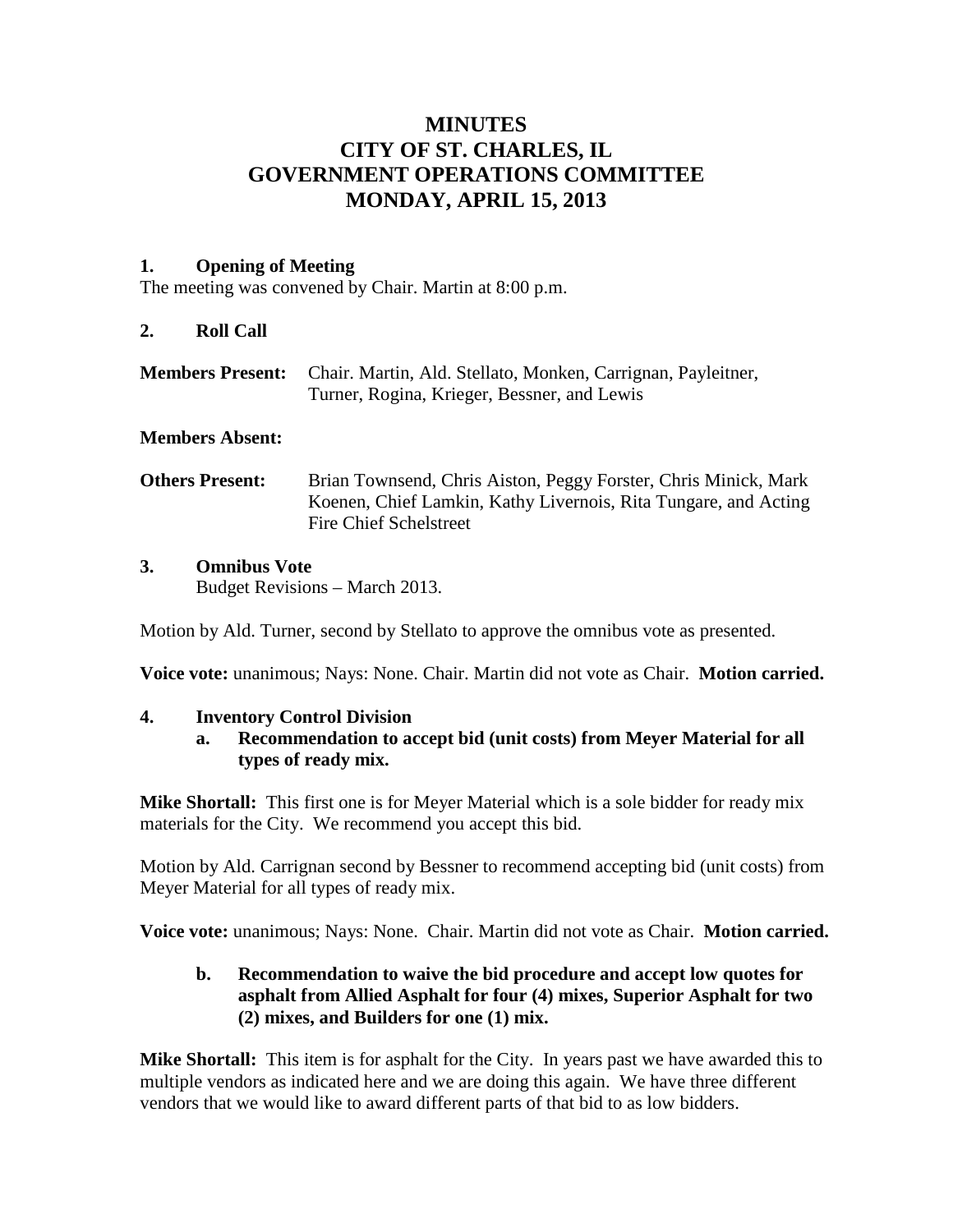Motion by Ald. Krieger, second by Rogina to recommend to waive the bid procedure and accept low quotes for asphalt from Allied Asphalt for four (4) mixes, Superior Asphalt for two (2) mixes, and Builders for one (1) mix.

**Voice vote:** unanimous; Nays: None. Chair. Martin did not vote as Chair. **Motion carried.**

# **c. Recommendation to waive the bid procedure for 2013/14 switchgear and accept Federal Pacific's pricing for purchased switchgear.**

**Mike Shorthall:** This is for switchgear. Currently the Electric Department uses the brand Federal Pacific and are happy with it, it's reliable, and would like to continue to use them. We are asking you to accept this proposal?

Motion by Ald. Bessner, second by Krieger to recommend waiving the bid procedure for 2013/14 switchgear and accept Federal Pacific's pricing for purchased switchgear.

**Voice vote:** unanimous; Nays: None. Chair. Martin did not vote as Chair. **Motion carried.**

# **d. Recommendation to waive the bid procedure and accept the low quotation from HD Supply for types of aluminum and copper cable ordered on an as needed basis throughout FY13/14.**

**Mike Shortall:** We are asking you to allow us to use HD Supply which is the main supplier of our aluminum and copper cable. They have an agreement with Okonite which again the Electric Department is pleased with the quality of this wire and would like to continue to use that and continue to spot buy it without having to inquire for a bid.

Motion by Ald. Krieger, second by Bessner to recommend waiving the bid procedure and accept the low quotation from HD Supply for types of aluminum and copper cable ordered on an as needed basis throughout FY13/14.

**Voice vote:** unanimous; Nays: None. Chair. Martin did not vote as Chair**. Motion carried.**

# **e. Recommendation to waive the bid procedure and execute an agreement with Fountain Technologies, Ltd. for maintenance of 1st Street water features.**

**Mike Shortall:** This item is for the maintenance for the fountain on 1<sup>st</sup> Street. Fountain Technologies is the current vendor and has been for 2-3 years and have held their pricing. I would ask that we accept this pricing again.

Motion by Ald. Krieger, second by Bessner to recommend waiving the bid procedure and execute an agreement with Fountain Technologies, Ltd. for maintenance of 1<sup>st</sup> Street water features.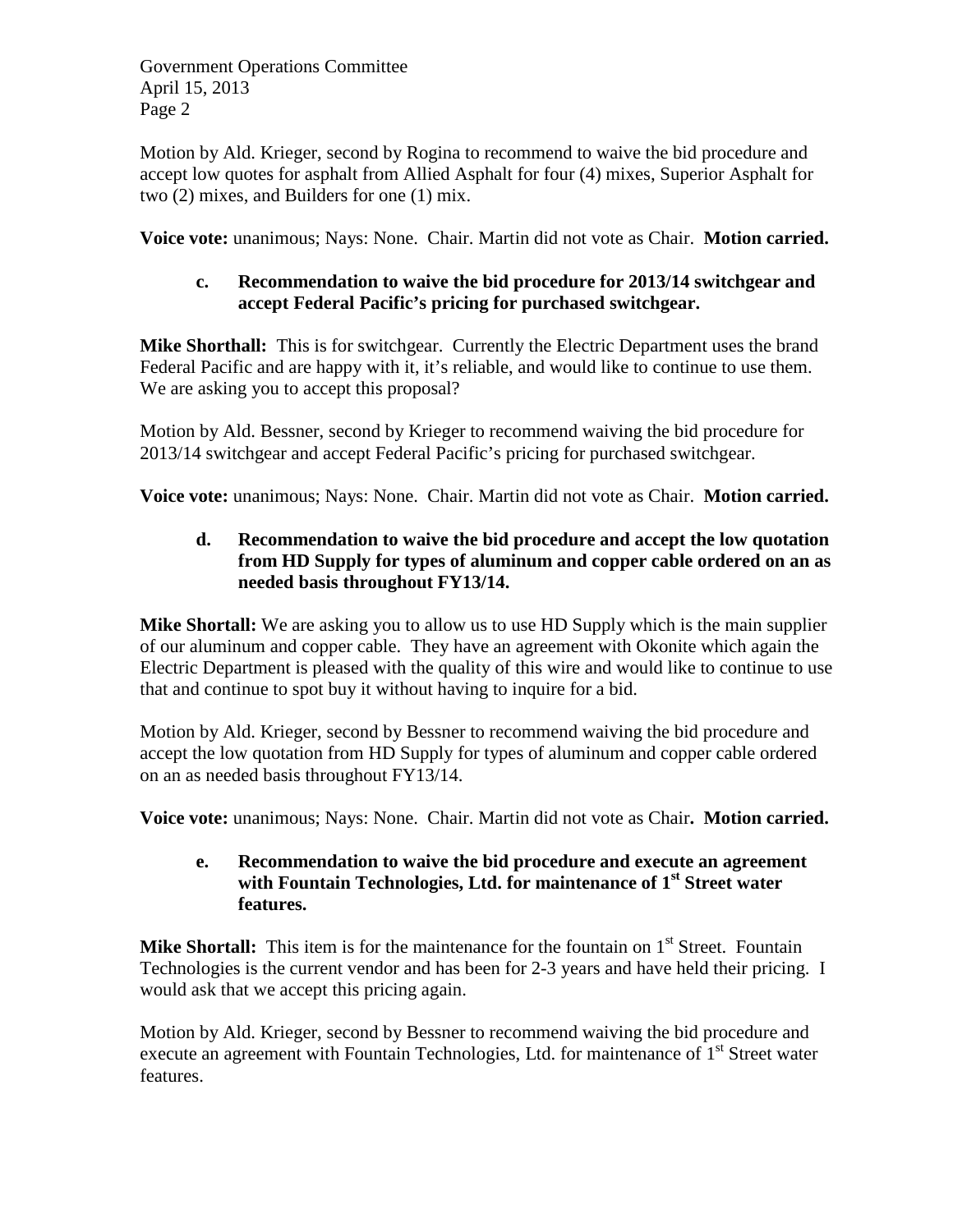**Voice vote:** unanimous; Nays: None. Chair. Martin did not vote as Chair. **Motion carried.**

# **f. Recommendation to waive the bid procedure for ordering gasoline and diesel fuel per order on an as needed basis.**

**Mike Shortall:** This item is for spot buying for the fuel for the City. We are looking to continue this process. We currently spot buy with  $4 - 6$  different vendors and this allows us to beat the Opus index and it's a good way to save the City money and would like to continue to do this.

Motion by Ald. Krieger, second by Bessner to recommend waiving the bid procedure for ordering gasoline and diesel fuel per order on an as needed basis.

**Voice vote:** unanimous; Nays: None. Chair. Martin did not vote as Chair. **Motion carried.**

# **g. Recommendation to waive the bid procedure and allow spot buying of transformers on an as needed basis.**

**Mike Shortall:** We are looking for approval to continue to spot buy transformers as needed for the City stock and we solicited different quotes from different vendors. This has worked well for the City in the past and we recommend approval.

Motion by Ald. Krieger, second by Bessner to recommend waiving the bid procedure and allow spot buying of transformers on an as needed basis.

**Voice vote:** unanimous; Nays: None. Chair. Martin did not vote as Chair. **Motion carried.**

# **h. Recommendation to purchase a new tow-behind Vermeer Stump Grinder and approve an Ordinance Authorizing the Sale of Items of Personal Property Owned by the City of St. Charles.**

**Mike Shortall:** We are asking for the approval to purchase a new stump grinder on behalf of the Public Works Department. Our current grinder is nine years old and getting tired. We ask permission to purchase a new one and dispose of the old one.

Motion by Ald. Krieger, second by Bessner to recommend purchasing a new tow-behind Vermeer Stump Grinder and approve an Ordinance Authorizing the Sale of Items of Personal Property Owned by the City of St. Charles.

**Voice vote:** unanimous; Nays: None. Chair. Martin did not vote as Chair. **Motion carried.**

**i. Recommendation to purchase a new 2013 Ford F-250 Pickup Truck with plow and approve an Ordinance Authorizing the Sale of Items of Personal Property Owned by the City of St. Charles.**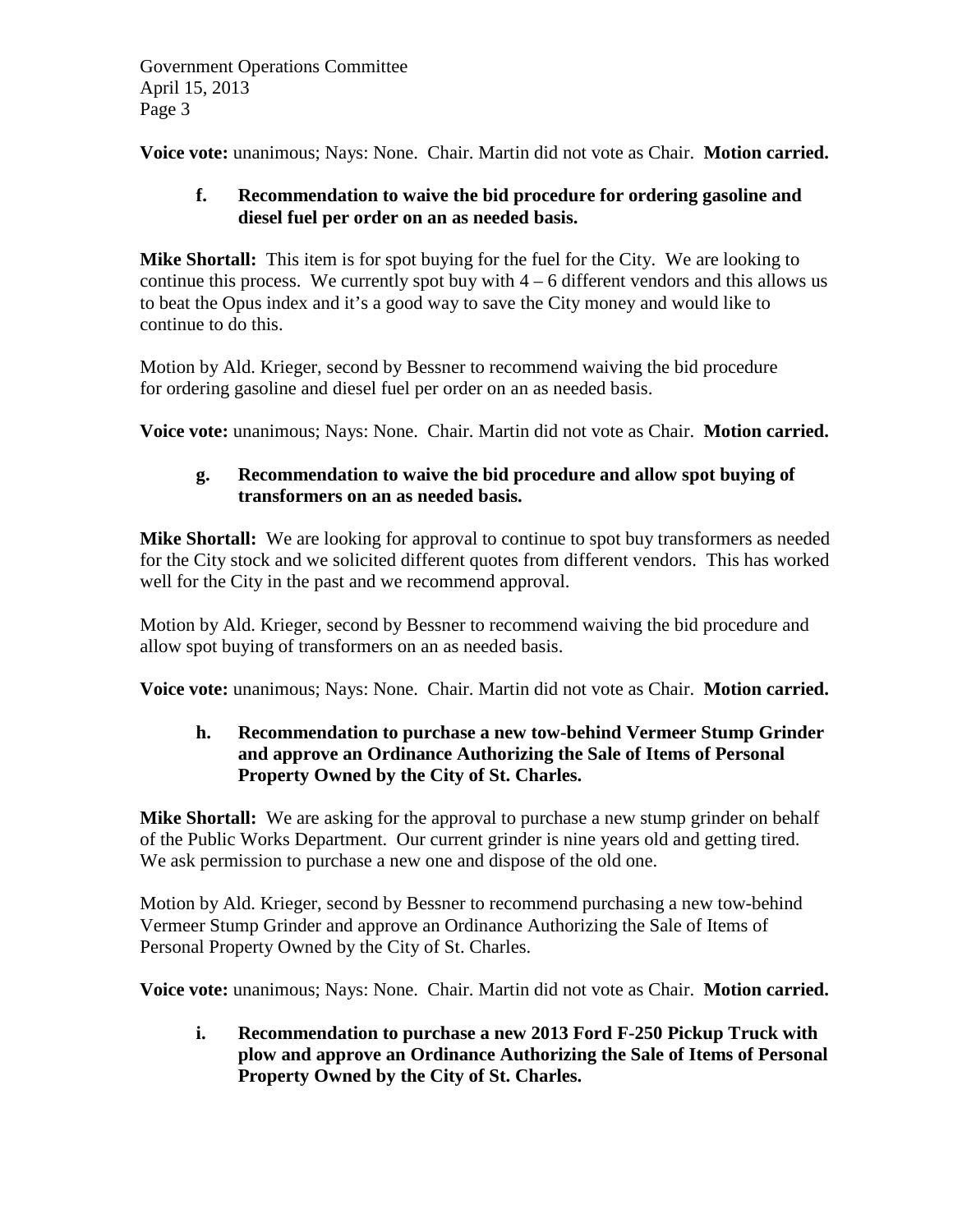**Mike Shortall:** We seeking approval to purchase a new F-250 Pickup Truck with plow. This purchase will be from a local vendor, Zimmerman Ford. We compared prices against the State contract price and Zimmerman Ford beat that. We would also dispose of an F-350 that would be replaced by this new one.

Motion by Ald. Krieger, second by Bessner to recommend purchasing a new 2013 Ford F-250 Pickup Truck with plow and approve an Ordinance Authorizing the Sale of Items of Personal Property Owned by the City of St. Charles.

**Voice vote:** unanimous; Nays: None. Chair. Martin did not vote as Chair. **Motion carried.**

# **j. Recommendation to approve an Ordinance Authorizing the Sale of Items of Personal Property Owned by the City of St. Charles (various items).**

**Mike Shortall:** We are asking for approval to dispose of city property which includes four retired squad cars and miscellaneous equipment.

Motion by Ald. Krieger, second by Bessner to recommend approval of an Ordinance Authorizing the Sale of Items of Personal Property Owned by the City of St. Charles (various items).

**Voice vote:** unanimous; Nays: None. Chair. Martin did not vote as Chair. **Motion carried.**

#### **5. Finance Department**

**a. Recommendation to approve funding for the Downtown St. Charles Partnership for FY13/14.**

**Chris Minick:** Each and every year the City allocates a portion of the proceeds from SSA 1B to support the activities of the Downtown St. Charles Partnership. SSA 1B was established for the purposes of the downtown revitalization and many of the programs, policies, and procedures that the Partnership goes through and provides on an annual basis fall into the auspices of SSA 1B. They do receive funding in excess of \$25K, they do need to come forward on an annual basis to make a presentation to tell us of their goals and objectives of the coming year, and present tonight is Lynne Schwartz, Executive Director.

**Lynne Schwartz, Executive Director, Downtown St. Charles Partnership (2 East Main Street):** I would like to thank you for the opportunity to present you with information about the Downtown St. Charles Partnership in consideration for our funding for FY 2013-14. Since July 2012, when we last received funding approval, the Downtown St. Charles Partnership has undergone a number of changes. These have had a positive impact on the direction and functioning of the DSCP. Within the past 9 months we have gone through reorganization, the process is complete, a new committee structure is in place, and the organization is running smoothly under the direction outlined in our Service Agreement last year. Our office moved to 2 East Main Street and we have settled in quickly, found new efficiencies, and hope to continue this arrangement with the City.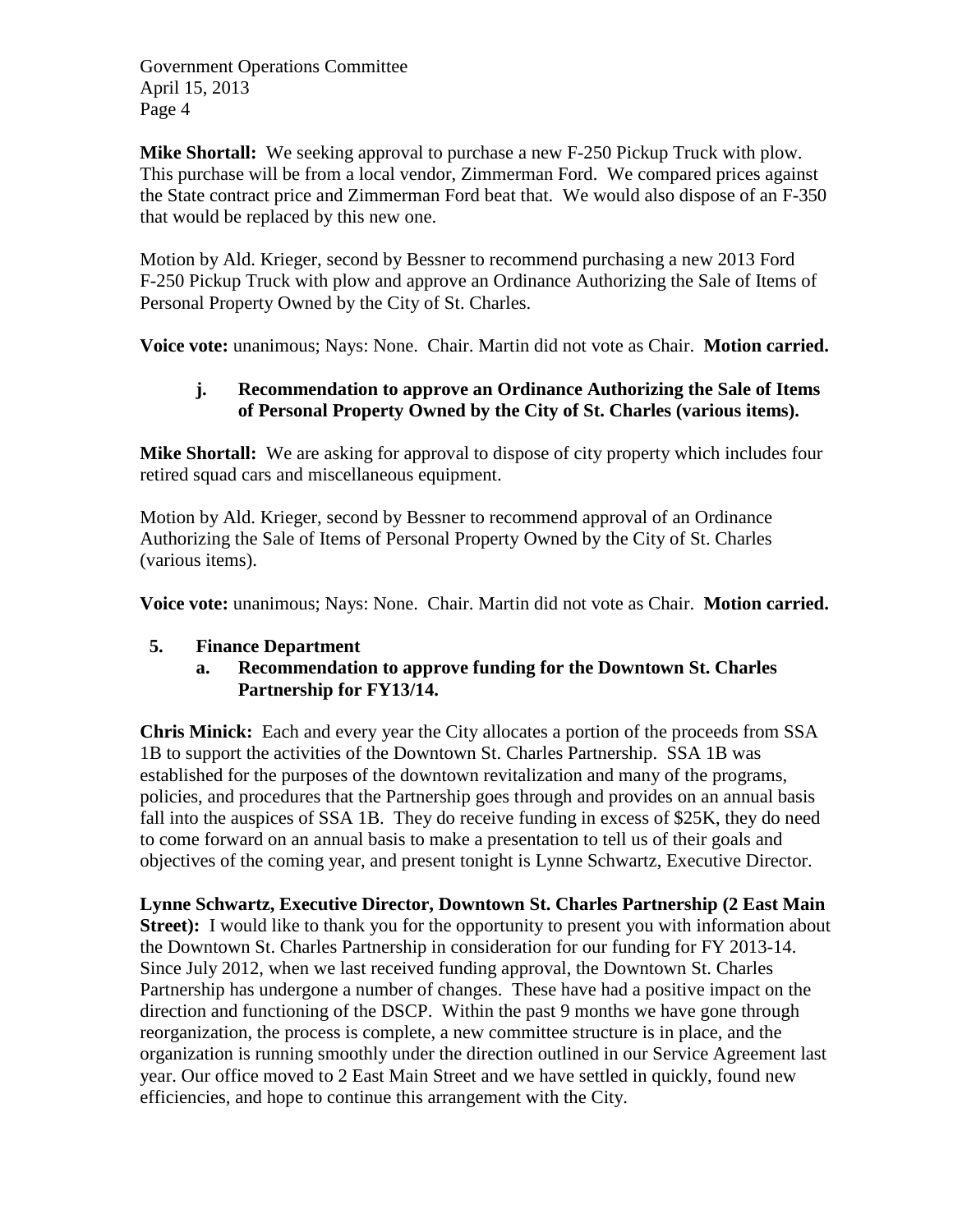We also implemented programs and services which are part of the 18-month plan we presented in 2012. These were to be carried out during the remainder of 2012 and throughout 2013 and we have a number of those programs and services in place already. We've also taken steps to change our fiscal year to match the City, which will take effect May 1 of this year.

### **2012 Accomplishments – Business Development and Education**

Two areas of focus for the Downtown St. Charles Partnership are Business Development and Business Education. In order to effectively provide these services, we feel it is important to connect and engage our business and property owners to allow for information sharing. During the past 9 months, we have engaged half of our downtown businesses through retention visits, training and education opportunities, and other DSCP events and programs. We have met with new businesses downtown to educate them as to tools and resources available to them. Many have attended DSCP events prior to opening and have made business connections through this process. We have conducted several short business owner surveys to find out about their marketing objectives and training needs. Our organization developed and launched a Business Newsletter in September. This is distributed every other Wednesday and provides information on programs, services, and marketing opportunities that are available through us. We give them information on downtown events and links to relevant articles and blogs to help support their efforts. When appropriate, we also have direct target through other communications to make sure they know about those programs and services. We have also implemented a number of educational opportunities.

We have partnered with *Retail Minded*, a publication written specifically for small, independent retailers of products and services. Each year businesses receive an electronic copy of the magazine four times per year. In addition, they receive a business tool eight times throughout the year. Some examples from this past year include a Store Self-Evaluation Process and Checklist, and Retail Resolutions and Ideas for maximizing point of sale opportunities. Since July we have hosted four Business Exchanges, with topics on Visual Merchandizing, Cash Flow Analysis, Leasing Trends and Tips, and Marketing on a Dime. Our fifth Business Exchange for this year will take place on May 22, 2013. Attendance at each event has met or exceeded our projections. We also have conducted small group and one-on-one training for downtown businesses. Based on feedback we received, our first topic was how to use Facebook for business. To date, we have assisted 12 businesses with everything from creating a Facebook page to more advance features, such as how to purchase and target Facebook ads. You may have noticed the signs hanging in some of the vacant storefronts. These designs highlight shopping, dining, entertainment, and recreation. They do not only advertise potential uses for the space that's available, but it creates visual interest in an open space. Through our Public Relations efforts, we have supported our downtown business constituents by writing and distributing press releases to announce openings, anniversaries, and business improvements. Since July 2012, our organization has approved three Awning Grants, for a total of \$3,400 in reimbursements.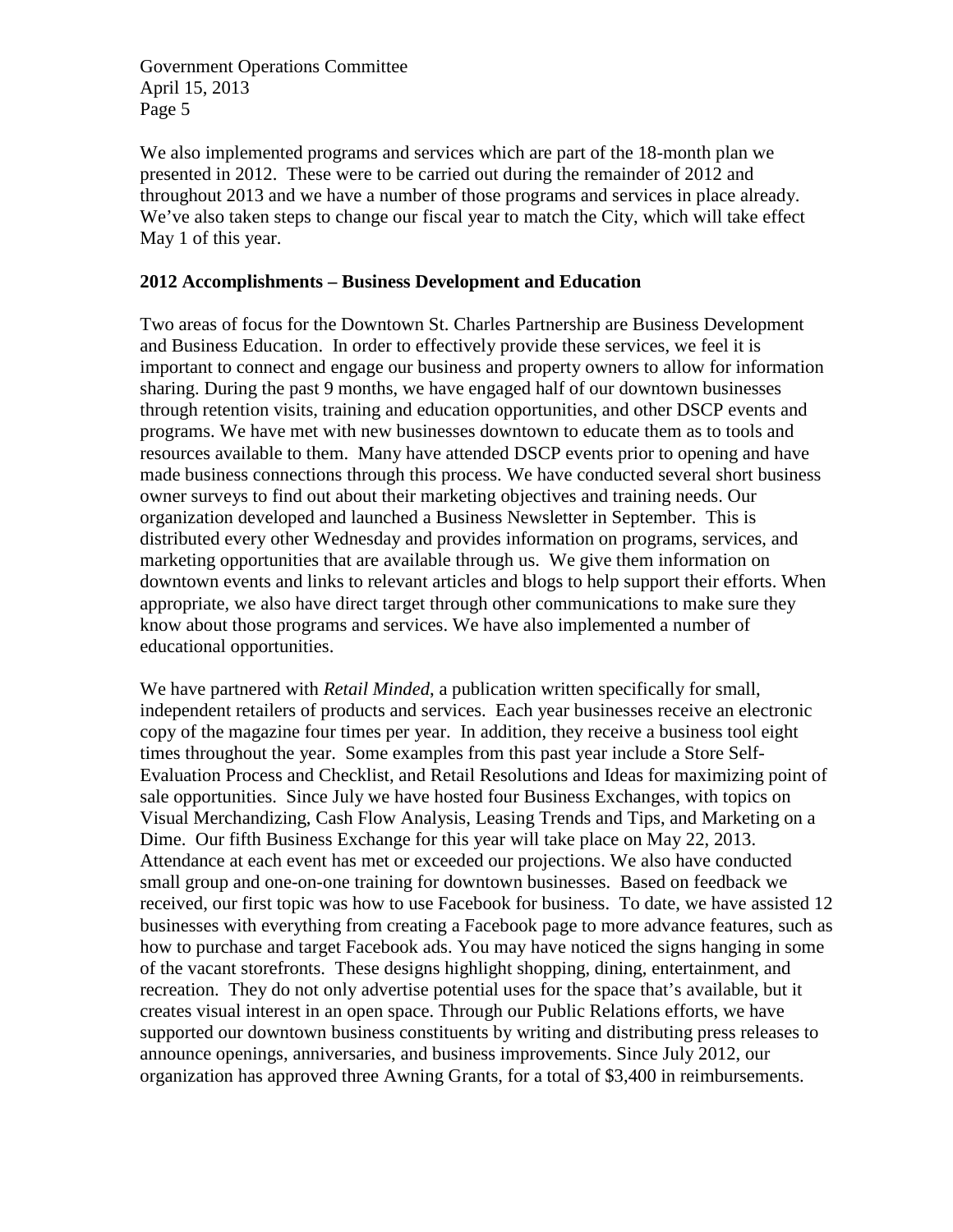#### **2012 Accomplishments – Events**

The Downtown St. Charles Partnership's role in downtown events has also expanded. Our organization now has a process in place for reviewing any proposed events new to downtown and have worked with the City to integrate this into their current application process. Our committee has begun providing recommendations on the merits of supporting the proposed events.

In September we organized our first annual Jazz Weekend, which was a success. Each business that participated indicated that they saw an increase in customers that weekend, and drew people into their business that had not been there before. We also organized the Fine Art Show in May 2012 and Holiday Homecoming this past November. Both events had a positive revenue stream. In addition, Holiday Homecoming had record attendance. We had full sleigh rides all day, 800 attendees at the free movie on Saturday, and we had 13,000 spectators for the parade – highest on record according to the St. Charles Police estimates. For the first time in many years, the DSCP organized the St. Patrick's Parade that took place on March 16. Even though we started late with this event we broke even financially and had 80 entries.

In addition to announcing significant business news, our office submitted press releases in support of our events as a part of our overall PR strategy. Since July, we have submitted 28 press releases to 18 unique local media outlets. This resulted in regular, positive exposure for downtown.

In the area of Marketing and Promotions, we spear-headed a Shop Local Campaign, in collaboration with the City, Chamber of Commerce, and Convention & Visitors Bureau. We developed a task force, developed messaging, promotional pieces, and a communications plan for the campaign. We rolled out three phases, each correlating with a downtown event – 1) August/Bike Race, 2) October/Scarecrow Fest, and 3) November/ Holiday Homecoming. We recently produced a new video which showcases a variety of retail, dining, and entertainment options available downtown. This allowed us to tell our story in a fun and innovative way, giving us the ability to garner more viral activity among our target audiences. It also highlights free parking, walkability, and familyfriendly atmosphere. In addition, three downtown businesses had their own videos created. We negotiated a greatly reduced rate and subsidized a portion of the cost to make it affordable. Our website continues to be updated regularly, with added downtown Events Calendar, a Shop Local Resource page, Community Partners page, DSCP and business videos, and Events pages.

Our What's Up Downtown E-newsletter has a more user-friendly format, and our Facebook audience continues to grow. These complement and support our business constituents marketing efforts. The DSCP has collaborated with the City's Economic Development Department on a number of projects this past nine months. Together with the City's Economic Development Department, we developed a comprehensive advertising campaign aimed at marketing downtown St. Charles as a destination for shopping, dining, and entertainment during the holiday season. This included radio ads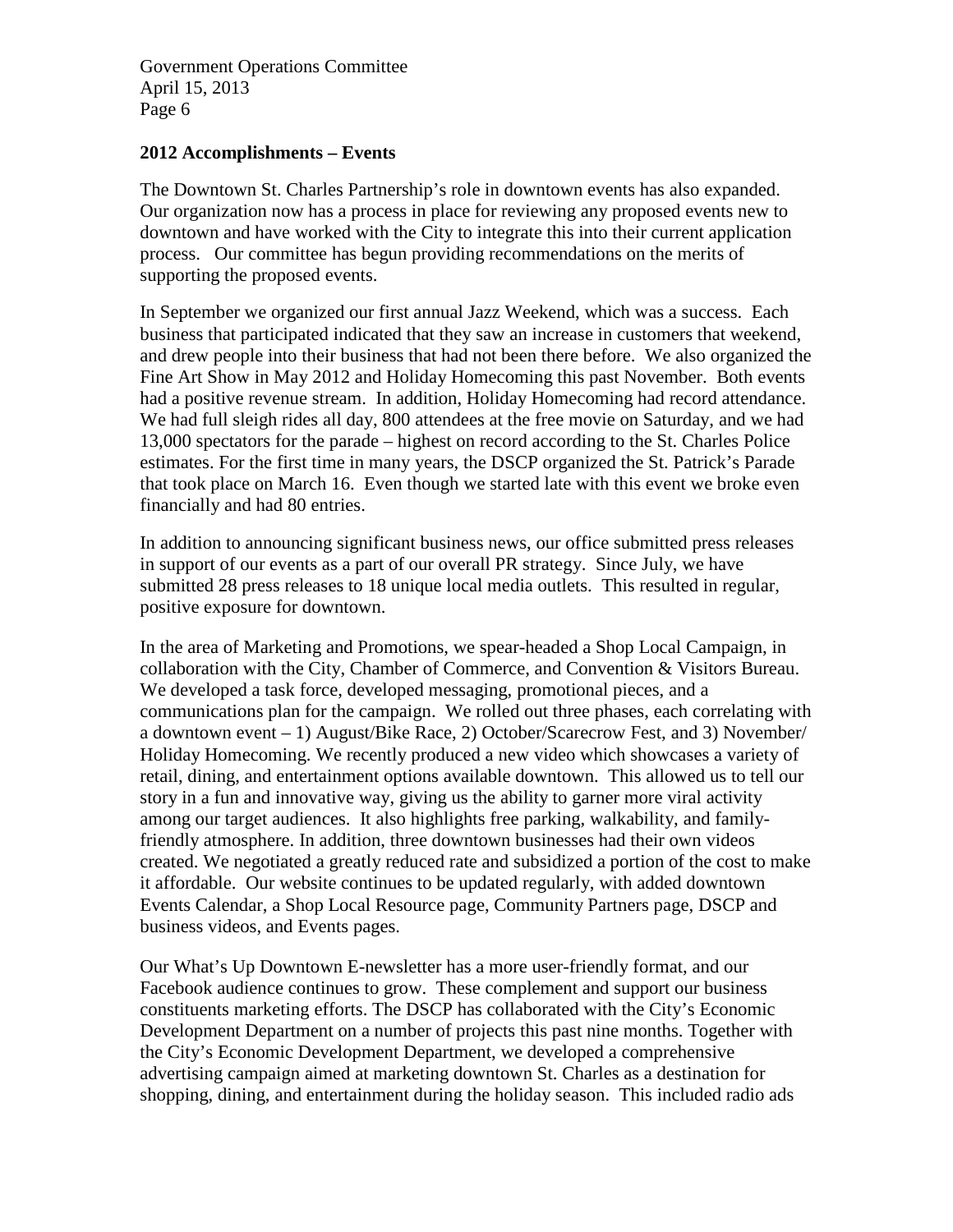on 95.9 The River and 97.1 The Drive, as well as print, digital, and social media ads. We targeted a geographic area of 10 to 15 miles from downtown St. Charles based on information we received from the business surveys we conducted. We provided a cooperative radio advertising opportunity for eight businesses, providing radio exposure they might not otherwise be able to afford. In August, We collaborated on the Fox Island Square Block Party to promote those businesses during the Bike Race. We supported the Restaurant Week promotion organized by Economic Development through our marketing channels. The DSCP continued our Walkabout Program in conjunction with the City of St. Charles Public Works, conducting East and West side walkabouts and follow up meetings this past fall. The first Historic Marker was installed on the Municipal Building Plaza. This was a result of the Riverboat Grant The second two plaques are currently with the designer and will be installed this spring. Our Marketing and Promotions Committee began to look at how we currently brand downtown St. Charles. We discovered that we have a tremendous opportunity to develop a comprehensive and cohesive branding campaign for downtown, which I will talk more about in our 2013-14 objectives, but before we look at our coming year's objectives, I would like to introduce Chris Woelffer, our Treasurer, who will provide a financial overview.

**Chris Woelffer, Treasurer, 2001 King Edwards Avenue, St. Charles**: I've had the privilege to serve as the Treasurer these past two years on the Partnership and will give you a brief overview. Staff has done a very good job being fiscally responsible with the revenues that have been generated and managing the expenses for the partnership. For the past year, membership dues were right on target and budget. They were collected efficiently and as Lynn had mentioned the projects that also generate revenue for the partnership was managed very well. The Fine Arts Show, Holiday Homecoming, and this year now the St. Patrick's Day Parade all came in above budget as far as revenue and they managed the expenses very well. The expenses, going across the board, have been within line and actually better than budget. Again this shows another way the Partnership has been very efficient and fiscally frugal on how they manage their expenses. They are always looking for something new to do that will help save costs. The best part of the Partnership, that has been mentioned many times to the Council before, has been the amount of work that the volunteers do for the Partnership in giving back to the local community and that is an expense that you can't even begin to think about how much they're saving due to the amount of volunteering that is going on. So, across the board the Partnership and staff have managed expenses very well and have been entrusted with the SSA funds along with the membership funds to be able to use it to give back to the local community.

**Lynne Schwartz: Fiscal Year 2013-2014 Goals and Objectives –** We are pleased that many initiatives from our 18-month action plans are in process and running well. While we plan to continue these initiatives, each committee reassessed their action plans so that, going forward, we can enhance our existing programming and build on the momentum we have created during the past nine months. I would like to share some highlights with you now.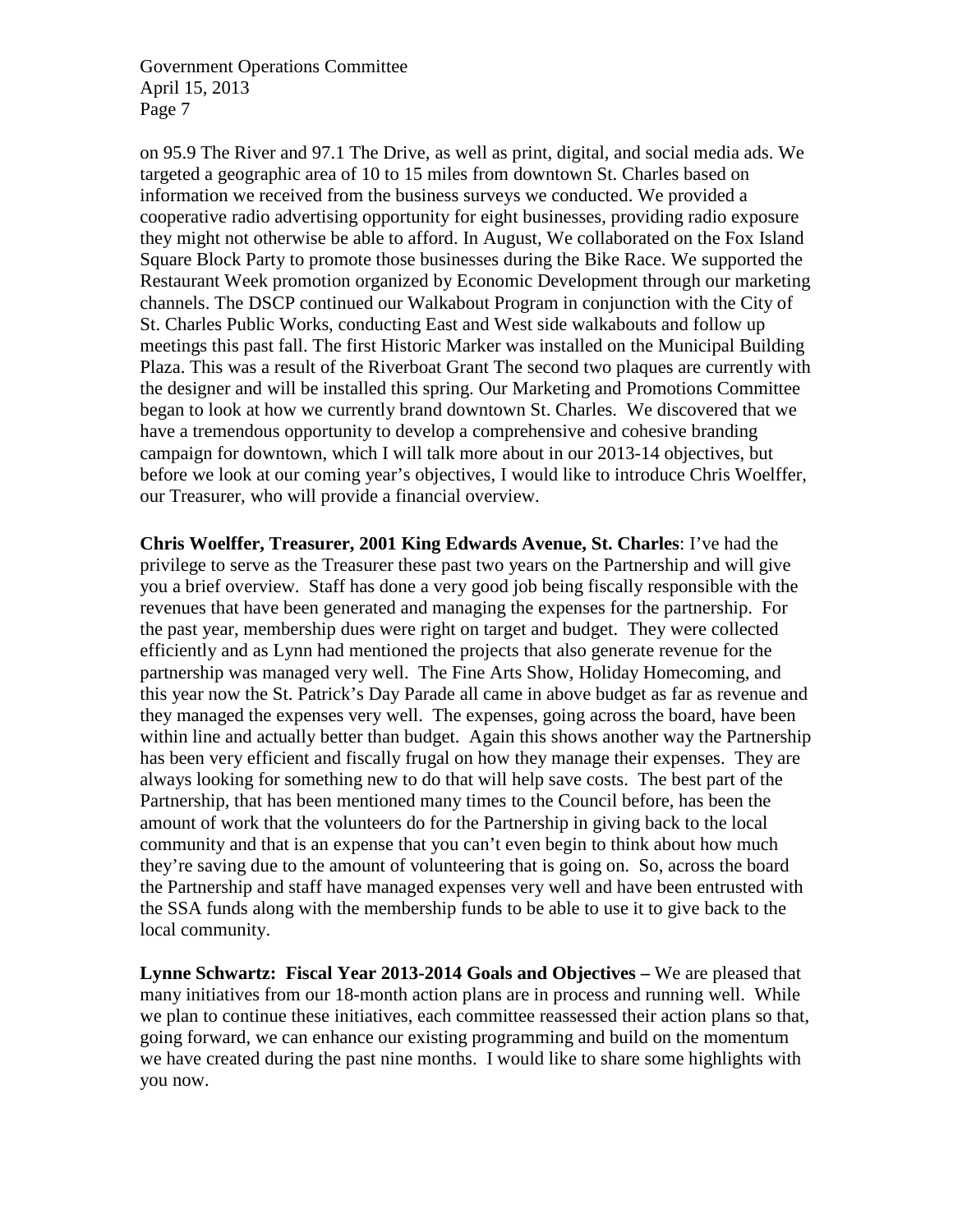#### **Marketing and Promotions – Action Plan Highlights**

As I mentioned, we are looking to develop a branding campaign for downtown St. Charles which is an important initiative for 2013. What this does is allows us to use every opportunity to share with people why they should choose downtown St. Charles. This message applies to consumers as well as prospective business owners. We plan to take a strategic approach to creating a cohesive and consistent message about downtown across all communications, which will build on our existing vision for downtown by helping us define our current culture and involve the City and all of our stakeholders – this is key for this process. By managing perceptions and emphasizing the most desirable aspects of our commercial district's personality, we will be differentiating ourselves from our competitors. To do this we propose to follow a proven process supported by thought leadership in the marketing industry which will involve research, brand testing, communications planning, and brand activation. This will be a road map to guide all of our downtown marketing and messaging and by taking this proactive approach, we are positioning downtown for success.

This committee will also continue to collaborate with the City's Economic Development Department on marketing and advertising projects related to downtown. Due to the success of Jazz Weekend, we will not only repeat that event, but will also look to produce other micro-events through a program called Downtown Live! This program will essentially match up free entertainment with downtown businesses on specified days and times each week, with the purpose of driving people into the businesses, giving the public a reason to come and stay downtown; and create a lively, family-friendly atmosphere. We will also be updating our way-finding and marketing materials – Bike Maps, Kiosks, and Downtown Directories and will also continue to update and grow our website, Facebook and newsletter audiences.

In terms of our Business Development and Education Committee we will continue to communicate with our business and property owners downtown by scheduling regular retention visits. We have found this is a key way to take the pulse of the business community in finding out what their questions and concerns are and connect with each other. We will also meet with other new business owners as soon as possible to integrate them into the downtown business community and assist them in their efforts. With regards to our Business Newsletter, we would like to enhance that by offering Talking Points that owners can provide to frontline staff so they are also knowledgeable about downtown and share that with people. Our training will continue with topics being driven by feedback from our constituents. We will continue our Retail Minded Partner Program in providing relevant information and tools to business owners throughout the year. Our Business Exchange topics will continue to be centered around areas of interest as indicated by our business and property owners. That information will also drive topics offered through our small group training as we expand that program. We are going to be starting a new mentoring program which will offer another area of support and education to allow our business owners the best chance for success; and continue to support our property owners by providing vacant storefront window panels, when desired.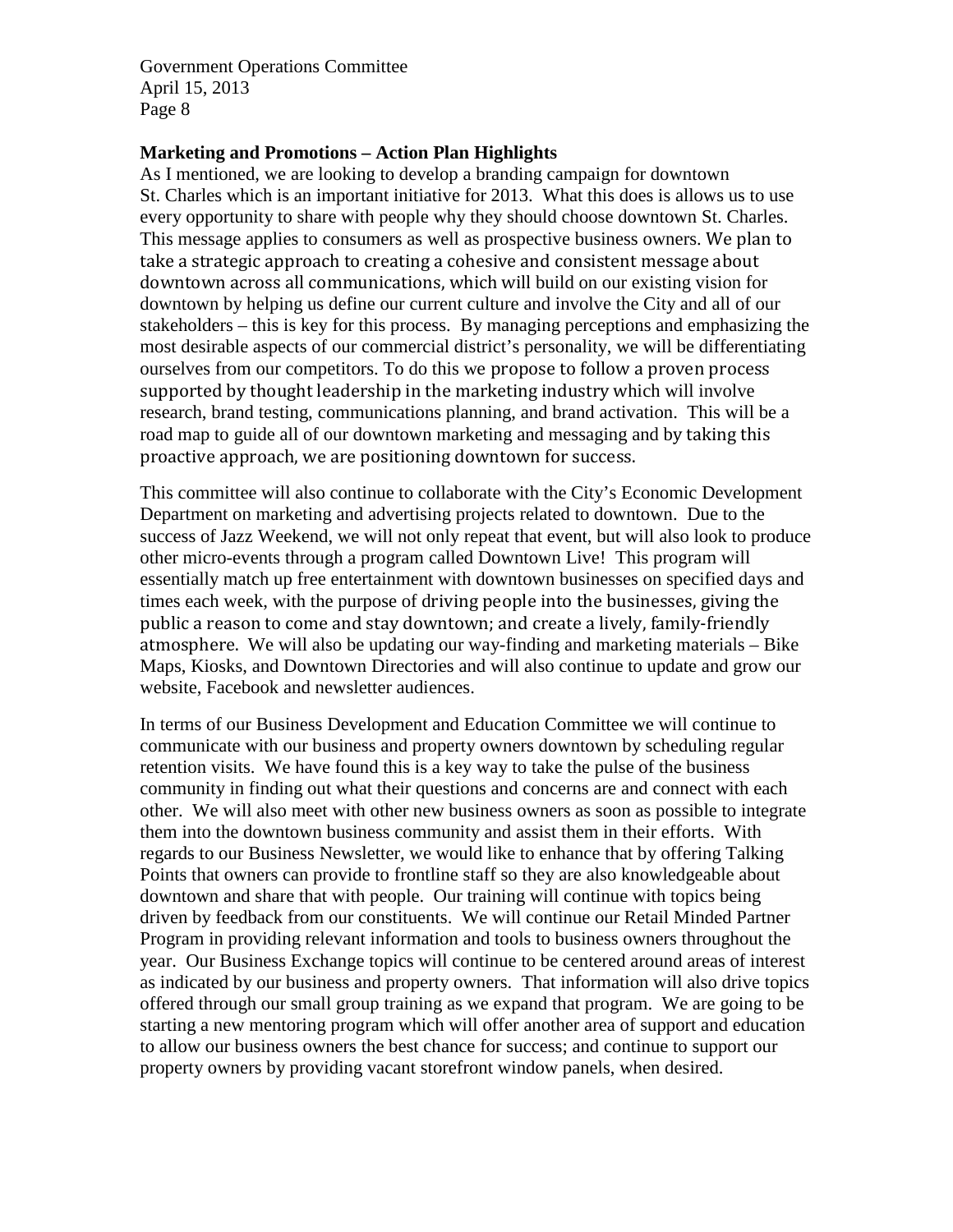Another new initiative is a Mystery Shopper program, whereby businesses can selfnominate to participate to get an objective business evaluation through the eyes of a customer and we will continue to write press releases for our businesses.

In terms of events, we are going to continue our Events Evaluation process and tweak that. Since this a new process we will make modifications as necessary. We will also continue to produce the Fine Art Show, Jazz Weekend, Holiday Homecoming, and the St. Patrick's Parade, again, with a goal to run these events with a positive or neutral revenue stream.

Our Organization Committee will also be looking at ways to help the DSCP run most effectively and efficiently so we can best be a support for our constituents. As a volunteer-driven organization, we know that all of our volunteers are critical to continually providing support and services. This committee will look for ways to continue to recruit, engage, and recognize individuals who give back to the community through their work with our organization. We have also engaged our student board members and look to expand the involvement of our St. Charles students where appropriate. We understand that stakeholder communications are critical to our efforts so we will continue to assess our communications and develop an overall stakeholder communications plan as we move forward. As we do move forward in developing new initiatives we always ask ourselves if a program, service, or event will create additional traffic downtown, if it will create opportunities between businesses and customers, if it will provide knowledge and information that will strengthen our business community, if it will support our business and property owners in accomplishing their objectives, if it will market downtown St. Charles as a destination for shopping, dining, entertainment, and recreation, and enhance downtown in an esthetic historical perspective.

To further continue these efforts, the Downtown St. Charles Partnership is respectfully requesting funding in the amount of \$263,500 for Fiscal Year 13-14. Thank you for your time and consideration. I am happy to answer any questions you might have.

**Ald. Krieger:** Given the fact that this request is for \$263,500 I would like to make a motion to table this until the Government Operations Committee on June 3 to give the new Council members that will be coming on board the opportunity to examine this also

**Ald. Carrignan:** Can I request a continuance rather than tabling because we can't discuss this if we table it and I would like to make a couple of comments. So the motion would be to continue this until June 3 GOC meeting?

**Ald. Krieger:** Yes.

**Ald. Stellato:** I second that with the caveat, the budget has been approved so the funding for the SSA basically has been approved. Everything would be status quo – we just give the new Council the opportunity to review the agreement for the 30 days.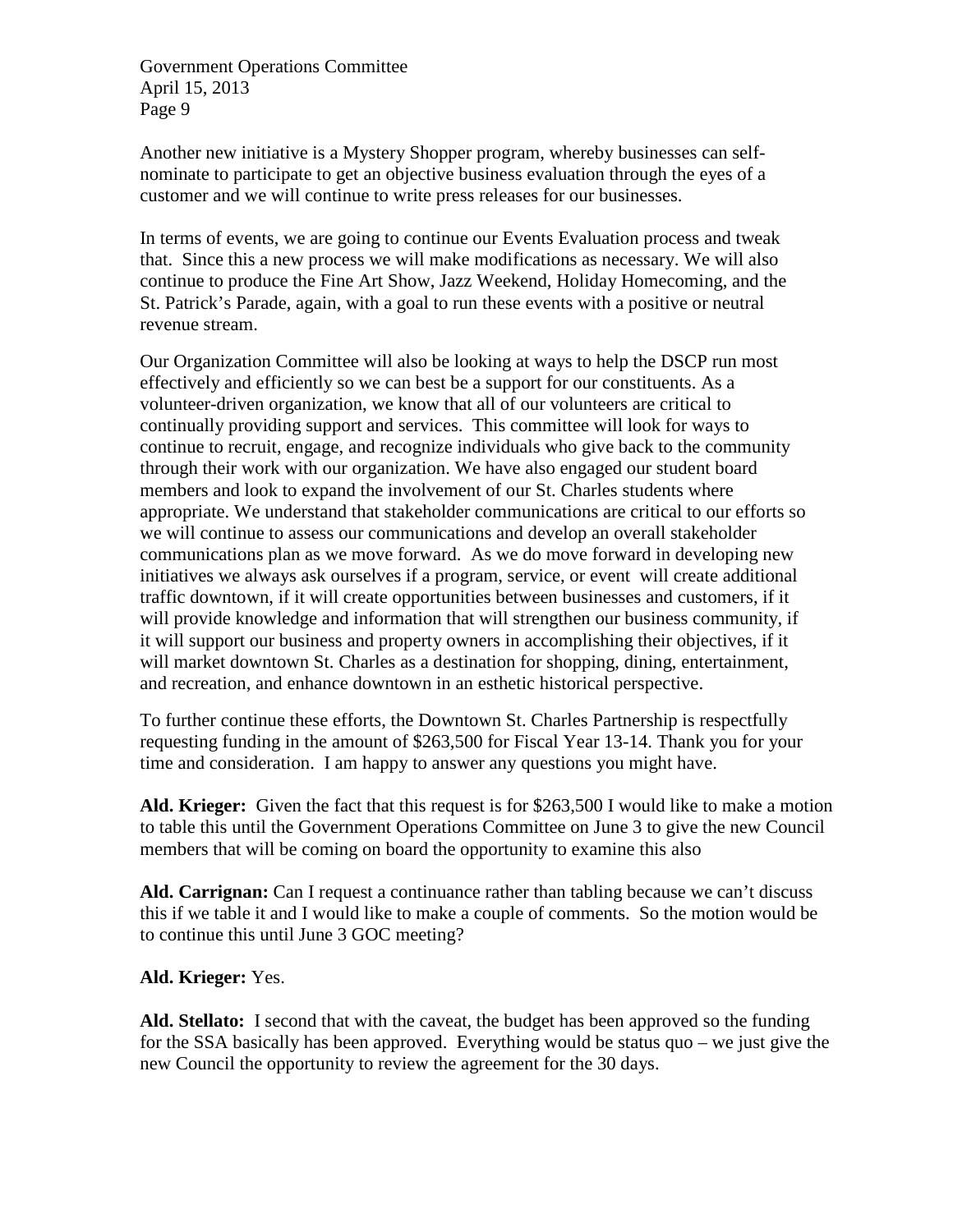### **Chrmn. Martin: So motion by Ald. Krieger to continue and second by Stellato for discussion.**

**Ald. Carrignan:** For the past seven years I probably have been the most vocal critic of the Downtown Partnership without a doubt; with the bottom of the relationship hitting somewhere last January 2012. What I've seen over the last 14 months proves to me that this organization can be a value to downtown. Since I've move to St. Charles in 1993 it's been the focal point for every Mayor from Fred Norris through Mayor DeWitte; and Mayor Elect Rogina has recognized how important our downtown area is and we need advocates here. I was looking at your brochure and I've come to realize what a wonderful downtown we have. My comment is that the Partnership has done more in the last 12 months then they have in the last seven years. I see vitality and you're bringing in some new activities. I look forward in collaborating with Mayor DeWitte and Mayor Elect Rogina with his vision for downtown and hope you are successful beyond belief. Good Luck.

**Ald. Rogina:** Earlier Chris Minick talked in the budget presentation about "Shop St. Charles Challenge." Is there a relationship between that and the DSCP or is it a different program?

Lynne: It's a different program although they did share that program with us as they were talking through it and asked us to give some observations into that program. I believe that would be a support of the program that we started.

**Ald. Rogina:** I've been vocal on that point and I think part of our success of the downtown and the broader community is an education to our citizens while they certainly have a right to shop wherever they want – some thought about dropping money into our local businesses' coffers makes it a good deal for all.

**Voice vote:** unanimous; Nays: None. Chair. Martin did not vote as Chair. **Motion carried.**

# **b. Monthly Update regarding City's Financial Results for February 2013 – Information Only.**

**Chris Minick:** The February updates are enclosed in your packet. We went through a list of information earlier tonight. The situation as of the end of February is not materially different then it has been for the past 6-7 months. Given those types of parameters, I would be happy to answer any questions you may have or if you would like me to go through it in a little more detail I can do that too. Essentially we are in the same spot that we have been with regards to the General Fund.

**Ald. Carrignan:** We're going to finish with a surplus?

**Chris:** In the General Fund – yes.